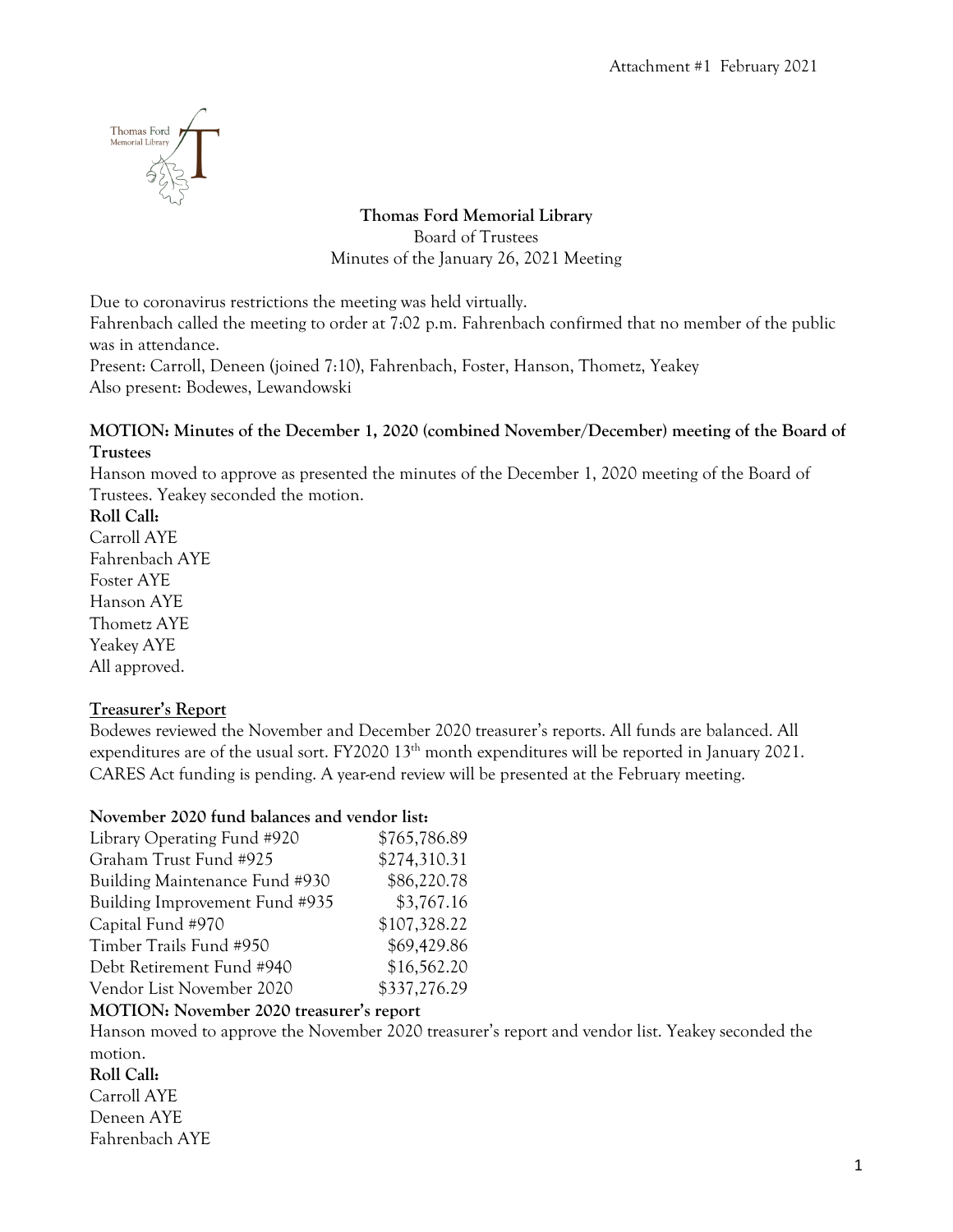Foster AYE Hanson AYE Thometz AYE Yeakey AYE All approved.

#### **December 2020 fund balances and vendor list:**

| \$681,049.39 |
|--------------|
| \$274,327.35 |
| \$81,045.72  |
| \$2,497.83   |
| \$107,337.32 |
| \$69,435.75  |
| \$17,264.86  |
| \$96,502.76  |
|              |

#### **MOTION: December 2020 treasurer's report**

Hanson moved to approve the December 2020 treasurer's report and vendor list. Yeakey seconded the motion.

#### **Roll Call:**

Carroll AYE Deneen AYE Fahrenbach AYE Foster AYE Hanson AYE Thometz AYE Yeakey AYE All approved.

### **Librarian's Report**

- **2021 Elections.** The 2021 elections for the Library Board will be held on April 6. The five open seats will be filled by Peggy Fahrenbach (second term) and Carol Foster (second term), and newcomers Dan Montgomery, Ann Marie Kartsounes, and Stephen Baker. As always, all Village board races are uncontested.
- **Performance Appraisals.** Staff performance appraisals are typically completed during the month of January. Due to the effects of the pandemic, we are revisiting goals and objectives from last year. Staff raises went into effect in the first paycheck of 2021.
- **Foundation Donation.** The new chairs for the Program Room have arrived! Purchased with a generous gift from the Foundation, the upgraded chairs will have a profound impact on the comfort level of our programming space. We are grateful for the ongoing support of the Foundation.
- **Statements of Economic Interest.** All elected officials must complete an annual Statement of Economic Interest by May 1 each year. Those statements typically arrive by email during the month of February and March.
- **Statistics and Departmental Reports** were presented.

**Visitors/Public Comment**: There were no visitors or public comment. **Communications**: None.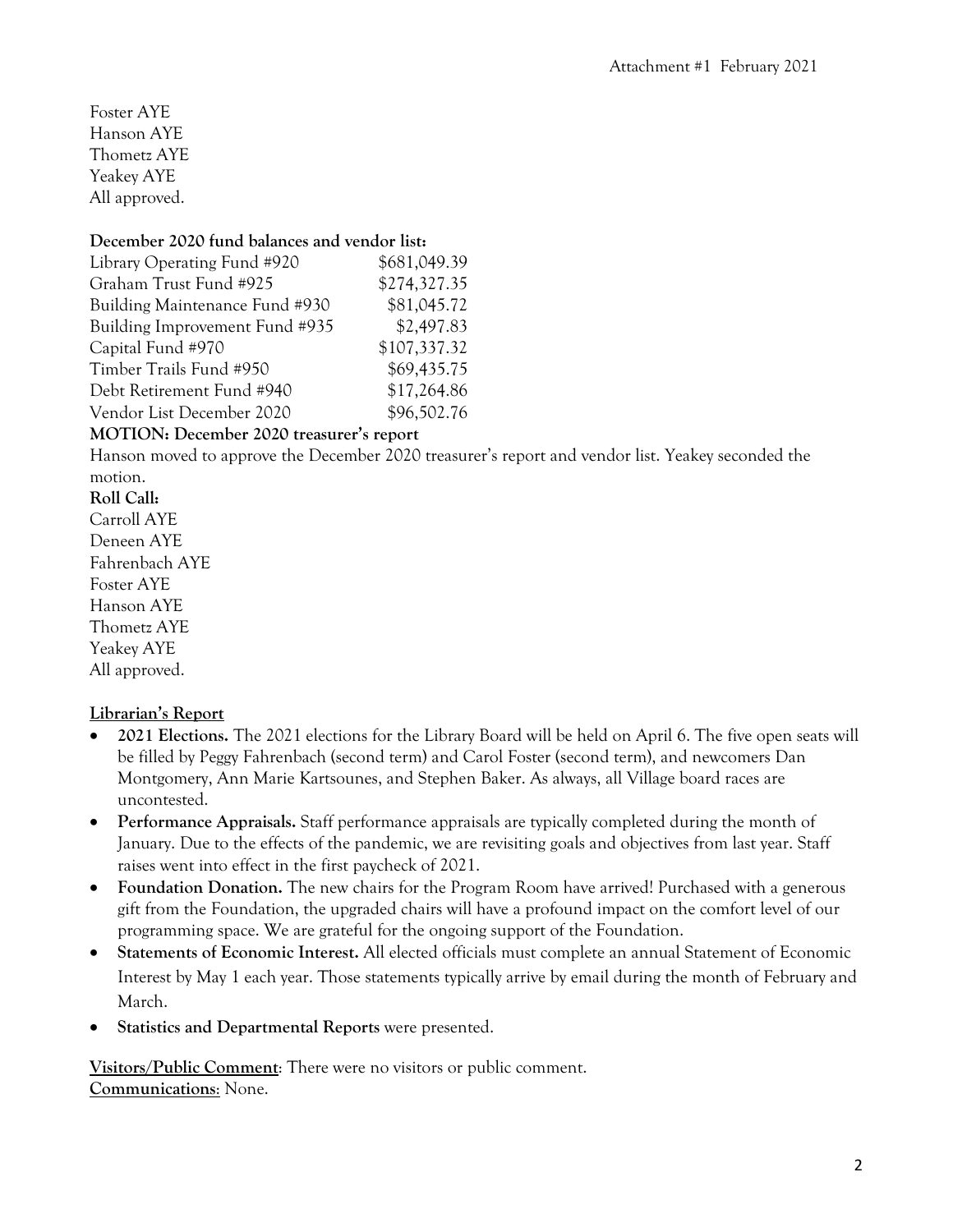### **Committees**:

### **Building and Grounds**: Yeakey

- The newly installed cellular signal booster and WiFi extender have been working great, respectively providing dependable cell service in the Library's lower level, and outside WiFi service along Chestnut Street from Wolf Road to Lawn Avenue. Thanks to Heritage Technologies for the good work done.
- A necessary generator repair was completed.
- Burglar alarm services are now being provided by Illinois Alarm Service Inc.

#### **Personnel**: Hanson

The Library Director review process for 2020 has been modified due to the unusual year. Trustee feedback will be incorporated into the review; committee chair Hanson will meet with the Library Director in February.

#### **Foundation**

Bodewes reported on the quarterly meeting held on January 19. Long-time Foundation board member, former Library board president and all-around outstanding member of the community, Liz Burns has retired from the Foundation as she has moved to warmer climes. The Board expressed appreciation for Liz and her many contributions to the Library. Topics discussed include board recruitment, investments and possible expenditures, and donor recognition. The Foundation–funded new seating for the Program Room has been delivered and awaits the return to in-person programs at the Library. Lewandowski reported that the 2020 Appeal has to date received donations in the amount of \$12,245.

### **Old Business**

### **Limited Service Update**

The Library reopened to the public on January 25 with a return to the limited service model used during 2020 – browse, grab and go only, masks/physical distancing required, etc. Staff and patrons alike were very happy with the first two days of reopening! Curb service will be available upon request.

#### **New Business**

#### **Review of Board of Trustees Executive Session Minutes**

The biannual review of Executive Session Minutes to determine which should be kept private or made public is required by law. At the advisement of Library legal counsel, it is recommended that Executive Session minutes pertaining to personnel matters be indefinitely retained. The Executive Session file will next be reviewed in July 2021. The Board accepted the recommendation.

MOTION: Fahrenbach moved to retain as private all Executive Session minutes pertaining to personnel matters. Carroll seconded the motion.

**Roll Call:** Carroll AYE Deneen AYE Fahrenbach AYE Foster AYE Hanson AYE Thometz AYE Yeakey AYE All approved.